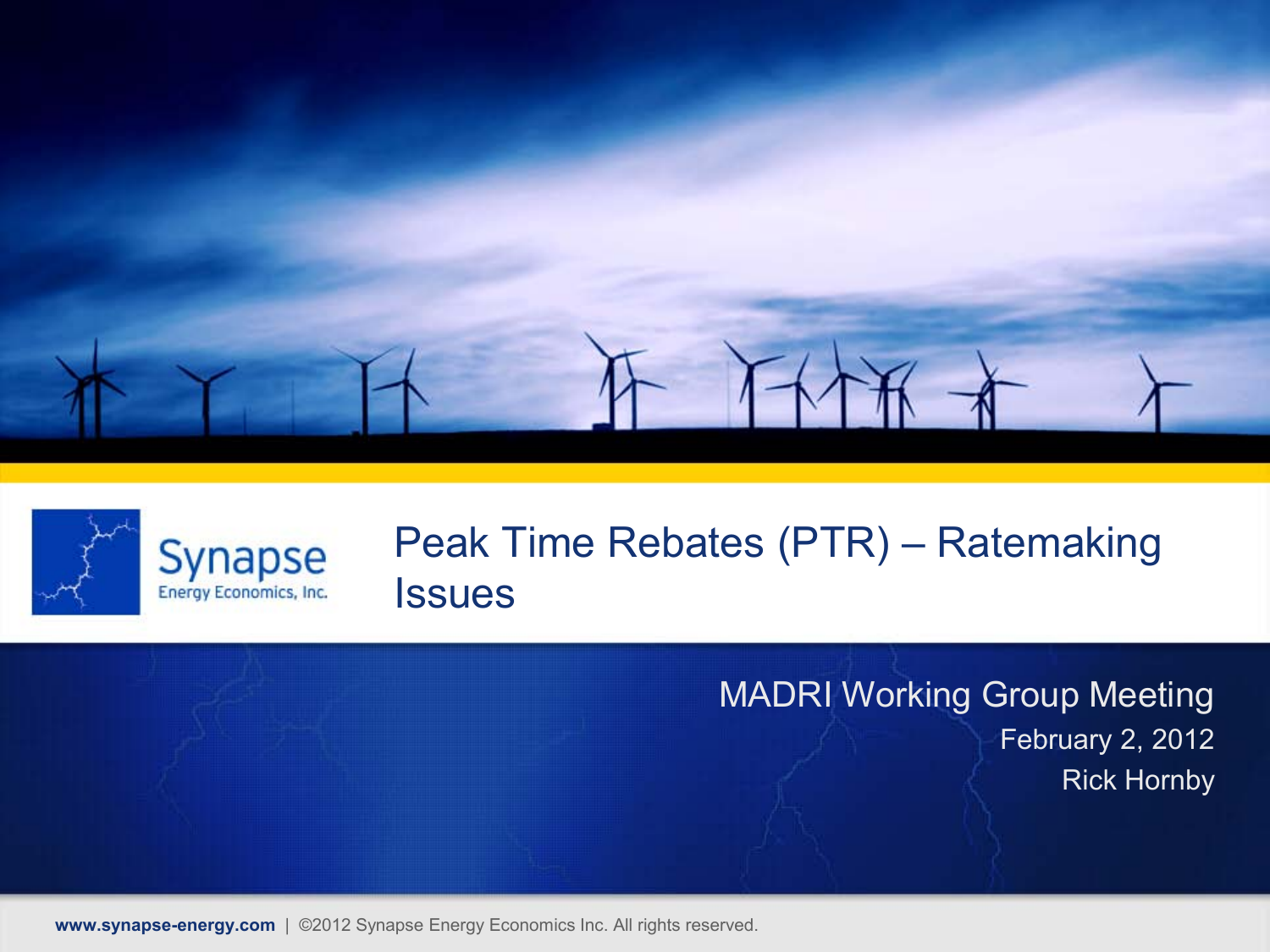# **Key Takeaway Points**

- 1. Regulatory Framework
	- The design of PTR and CPP falls under the ratemaking category of rate structure or rate design.
	- There is considerable literature and experience with issues associated with rate design.
	- Bonbright identified eight criteria of a sound or desirable rate structure.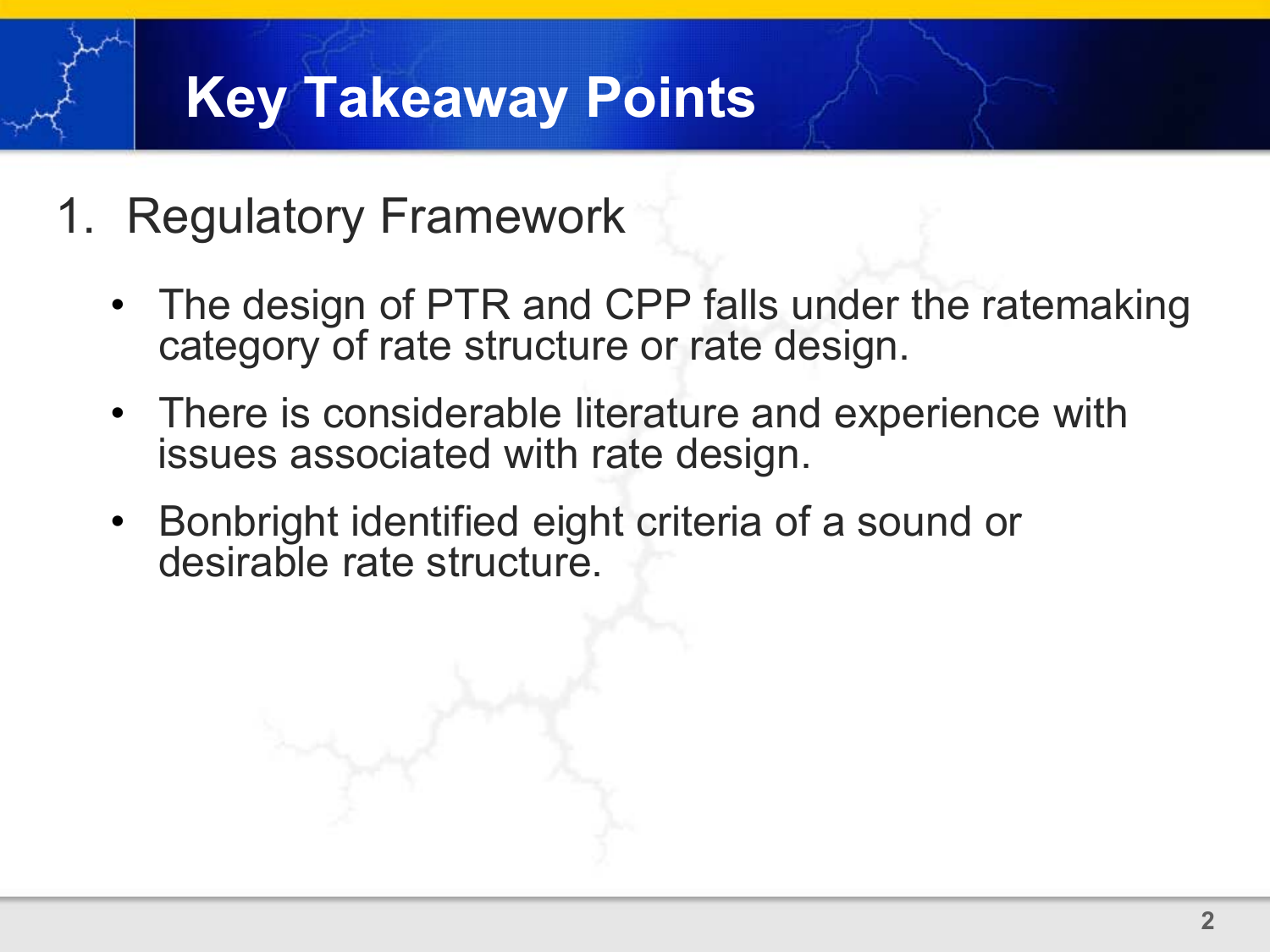# **Key Takeaway Points**

- 2. How is a PTR financed? Is there a subsidy issue?
	- In a case where the amount spent on PTRs is not financed 100% by revenues from bidding PTR reductions into PJM, there will be—at a minimum—the appearance of a subsidy by non-participants.
	- The question of whether there is a subsidy—and if so, whether that subsidy is reasonable—will have to be determined based on the specific details of that case. (See Bonbright's eight criteria, for example).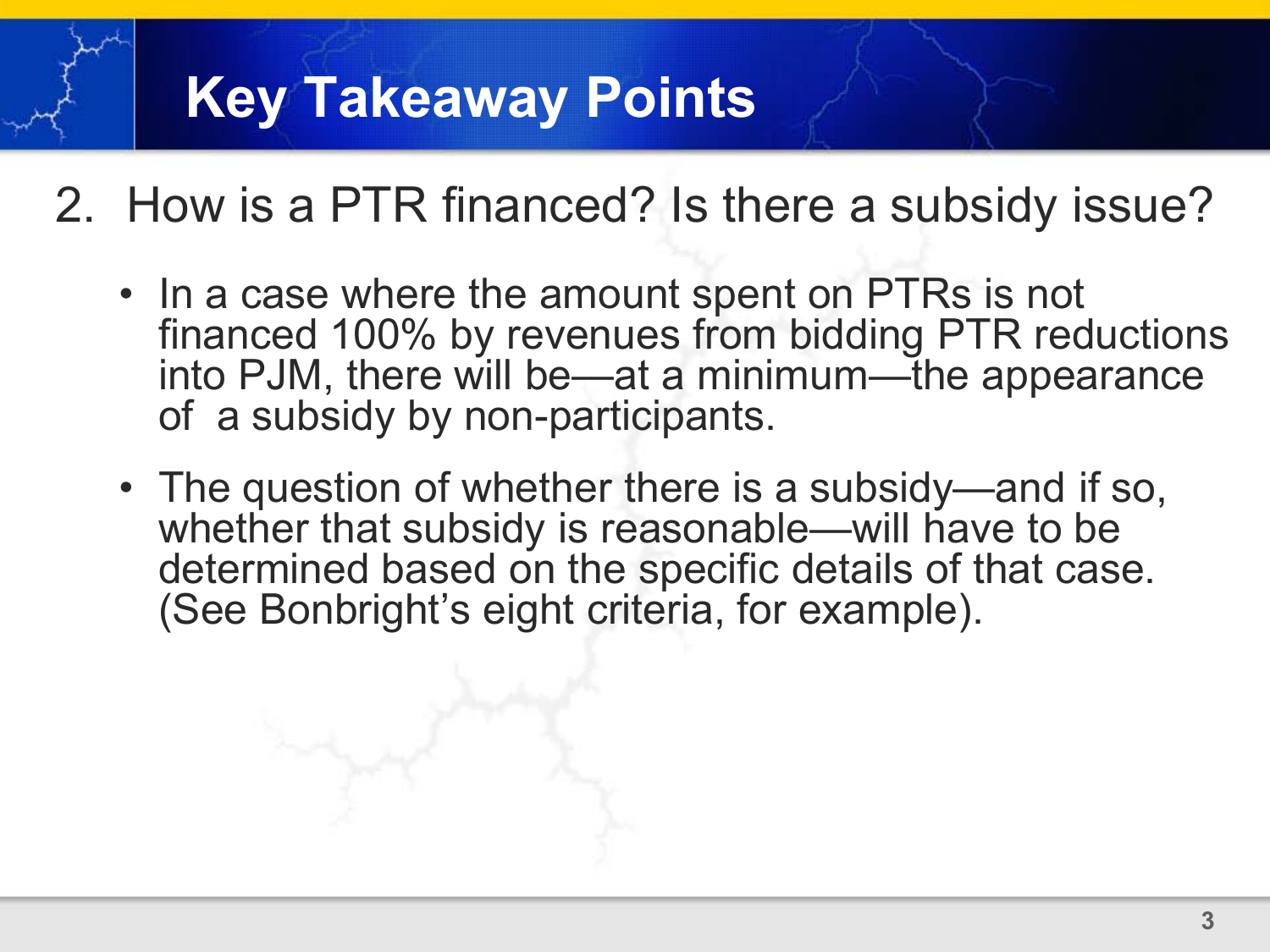## **Key Takeaway Points**

- 3. How should PTR (& CPP) be designed to maximize demand response (DR) and to ensure reasonable rates for all residential customers?
	- Design and market PTR and CPP to:
		- Maximize opt-in by the segment of residential customers who place a value on responding to those price signals; and
		- Avoid unreasonable subsidization of those price offerings by the remaining residential customers.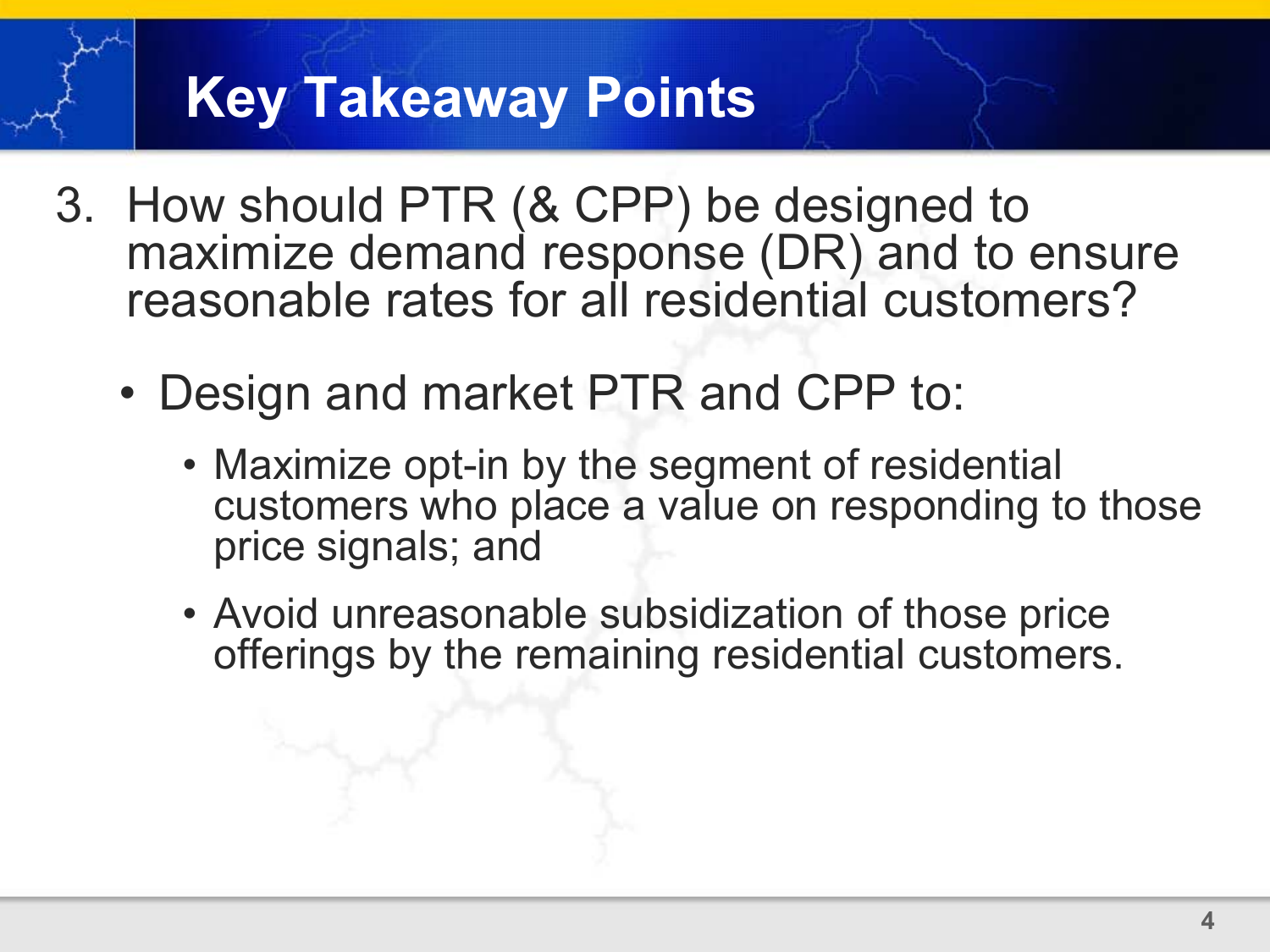# **1. Regulatory Framework**

Bonbright criteria of a sound or desirable rate structure:

- Simplicity, public acceptability, feasibility of application;
- Freedom from controversy over interpretation;
- Effectiveness in yielding total revenue requirements;
- Revenue stability;
- Stability of the rates;
- Fairness of the rates in allocating costs among customers;
- Avoidance of undue discrimination; and
- Economic efficiency.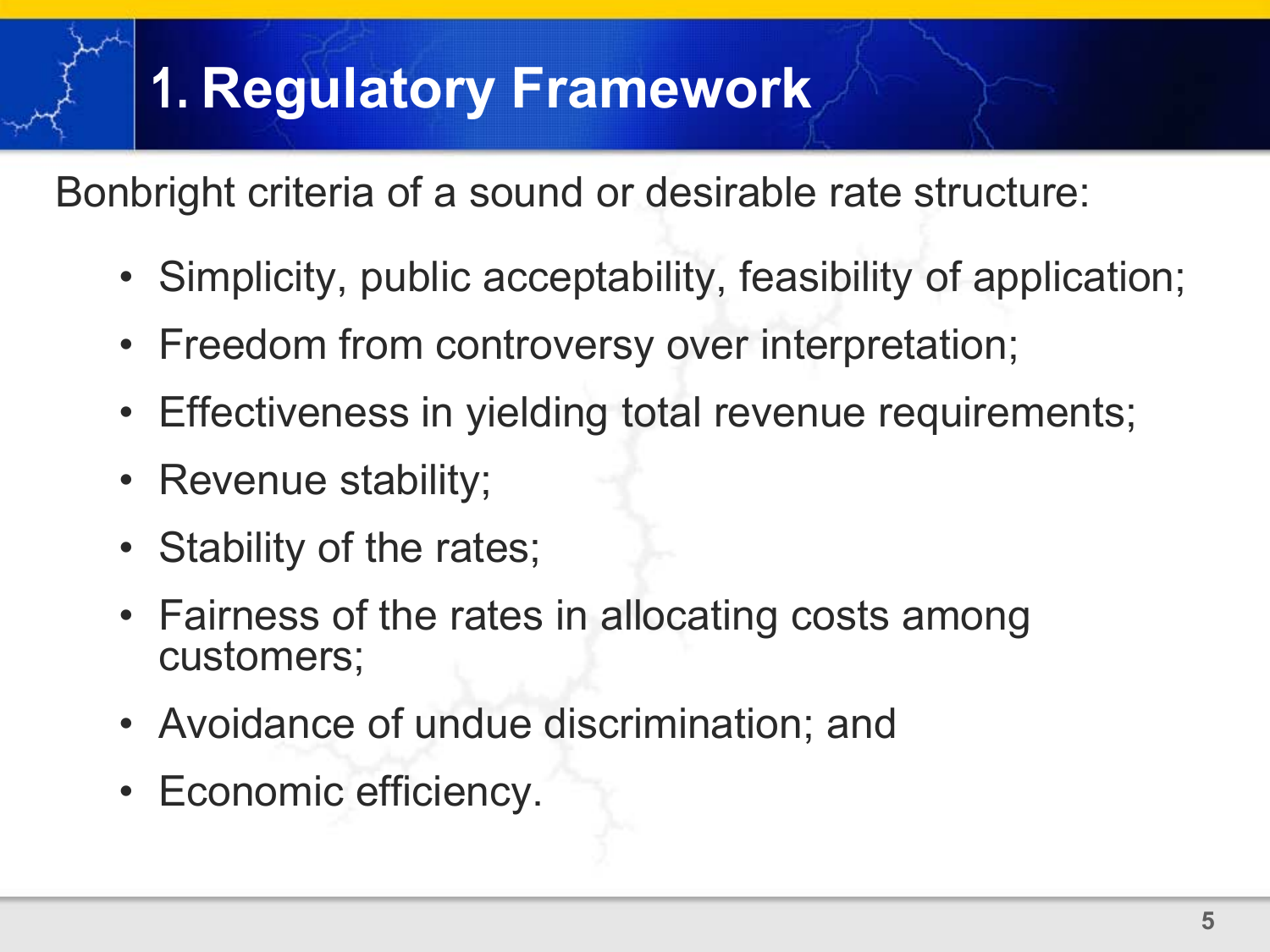### **2. How is a PTR financed? Is there a subsidy issue?**

- A PTR provides customers an incentive to reduce their electric use during critical peak periods. (Several PJM<br>utilities define their critical peak periods as 2 p.m. to 7 p.m. on up to 12 days each summer, i.e., a maximum of 60 hours/year.)
- The primary rationale for a PTR is that load reductions during critical peak periods will enable the parties serving those customers to reduce the quantity of generation, transmission, and/or distribution capacity required to serve those customers, and thereby to avoid the long-run marginal cost (LRMC) of that avoided capacity.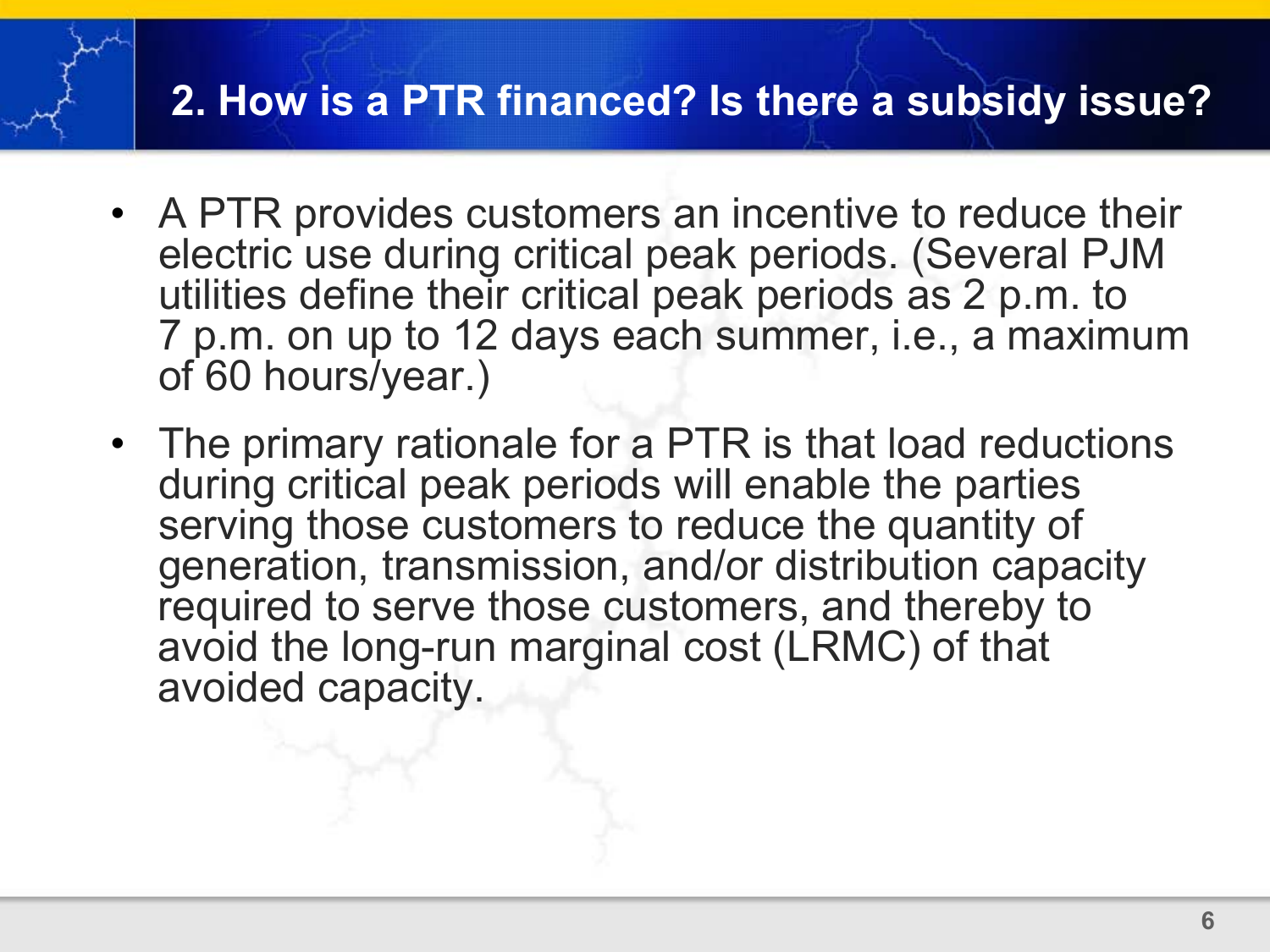### **2. How is a PTR financed? Is there a subsidy issue?**

- If a PTR is financed 100% by revenues from bidding PTR reductions into the PJM RPM, there is no appearance of a subsidy.
- The amount of PJM revenues actually received can be verified ex post and compared to the actual amount spent on PTRs.
- Example: A PTR could be set at \$1.00/kWh on the assumption that it will ultimately be financed by a PJM RPM payment of \$60 per kW-yr, i.e., \$60 returned to participating customers over the 60 critical peak hours. (\$60/ kW-yr equates to an RPM price of \$164 per MW- day.)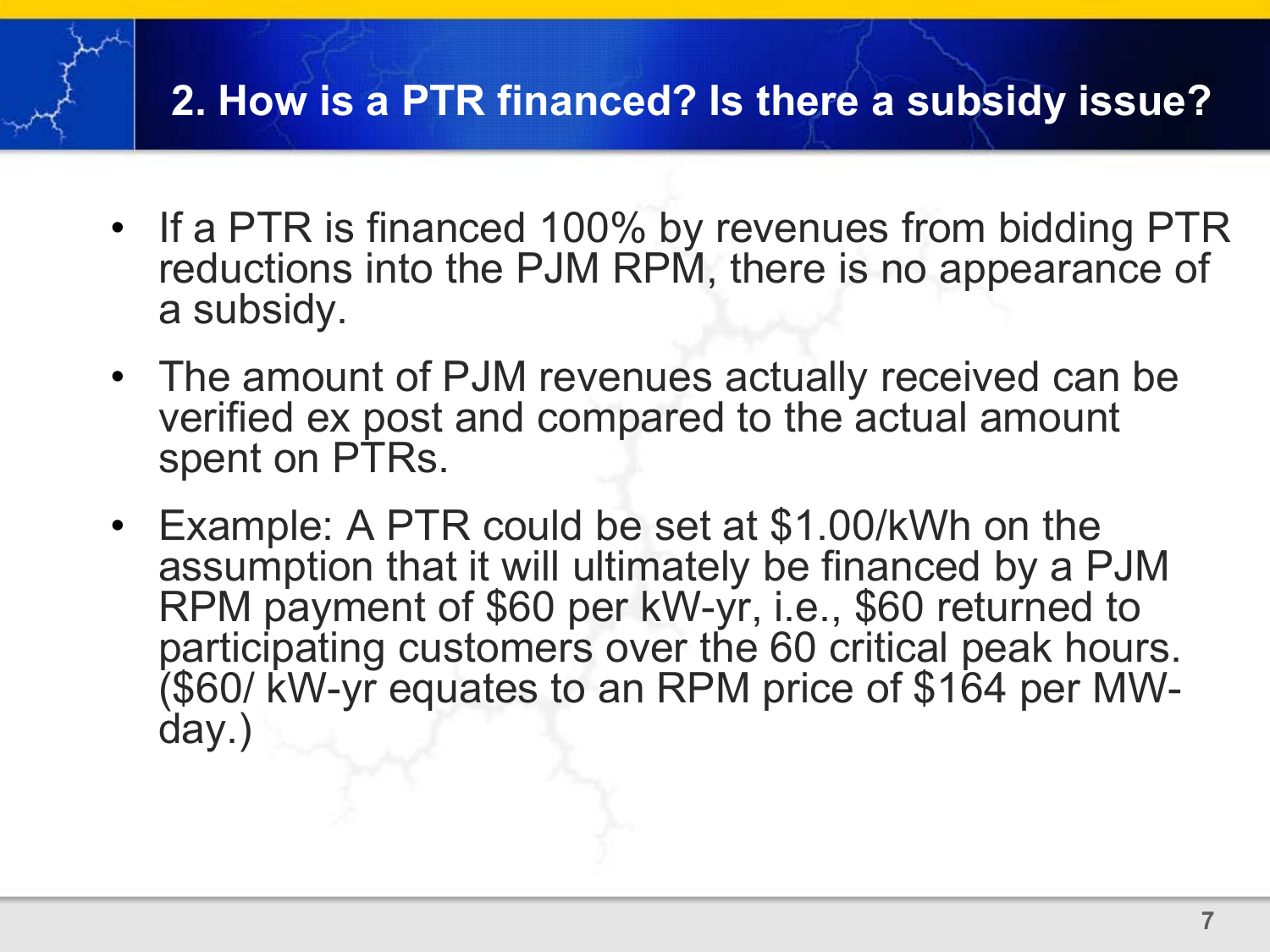### **2. How is a PTR financed? Is there a subsidy issue?**

- If a PTR **is not** financed 100% by revenues from PJM, there is an appearance of a subsidy of participants by non-participants.
- Whether there is a subsidy, and whether it is reasonable, will have to be determined based on the specific details of the case. See Bonbright's criteria.
- For example, is the amount spent on PTRs less than the projected cost of avoided capacity, and of avoided energy (if any)?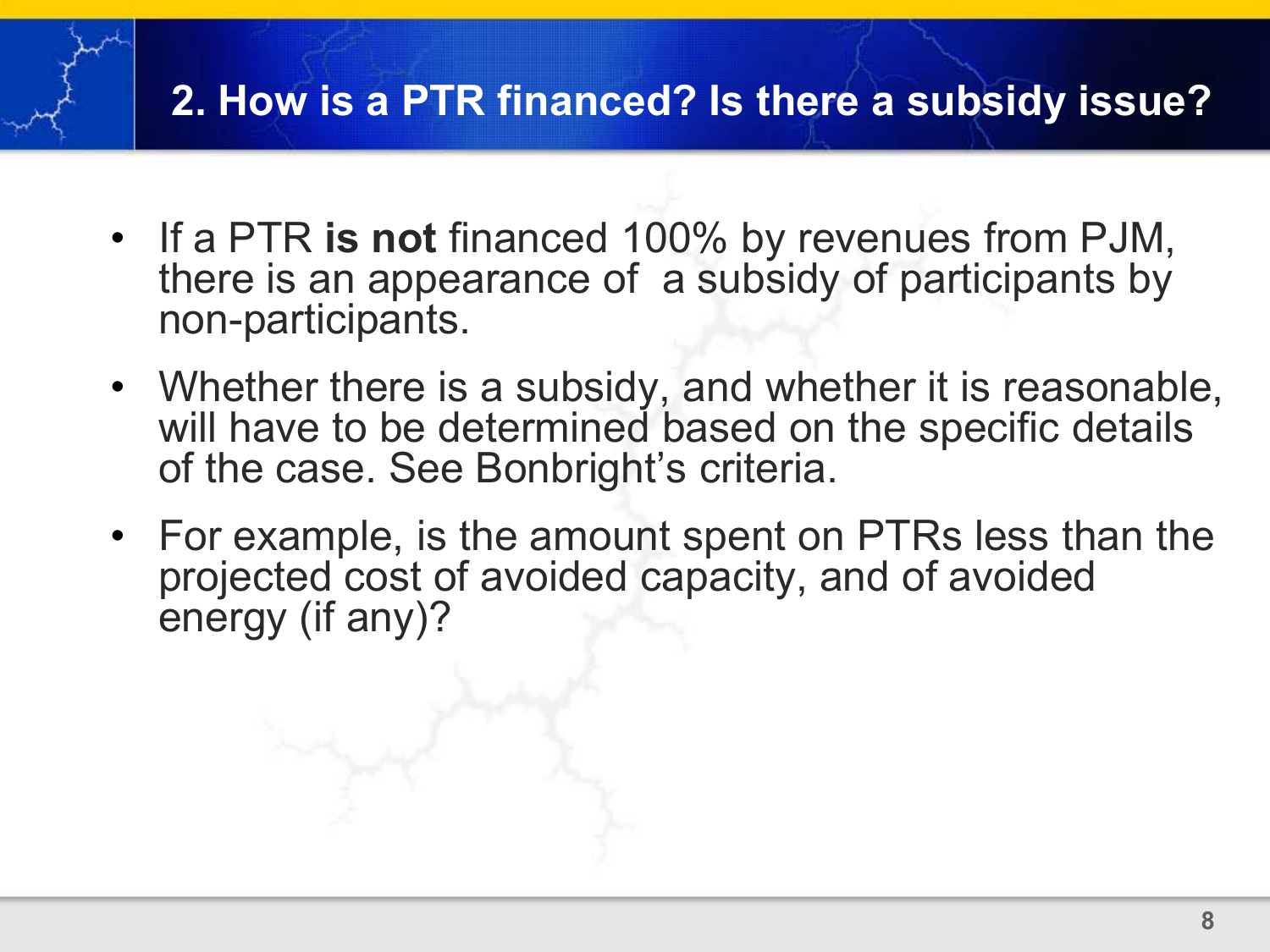#### **3. Designing PTR and CPP to Maximize DR and Ensure Reasonable Rates**

**Opt-in versus opt-out. Design and market PTR and CPP to maximize opt-in by the segment of residential customers**  who place a value on responding to those price signals.

- Various concerns support beginning with an opt-in approach:
	- Do a majority of residential customers in PJM service territories have ability to materially respond to a PTR or CPP?
	- Will a majority of customers who initially respond sustain their participation for enough years to actually avoid capacity?
	- Could an opt-in approach eventually achieve high levels of participation if there is adequate value for participants and adequate marketing?
	- Will consumer protection issues identified by NASUCA, AARP, and others be addressed?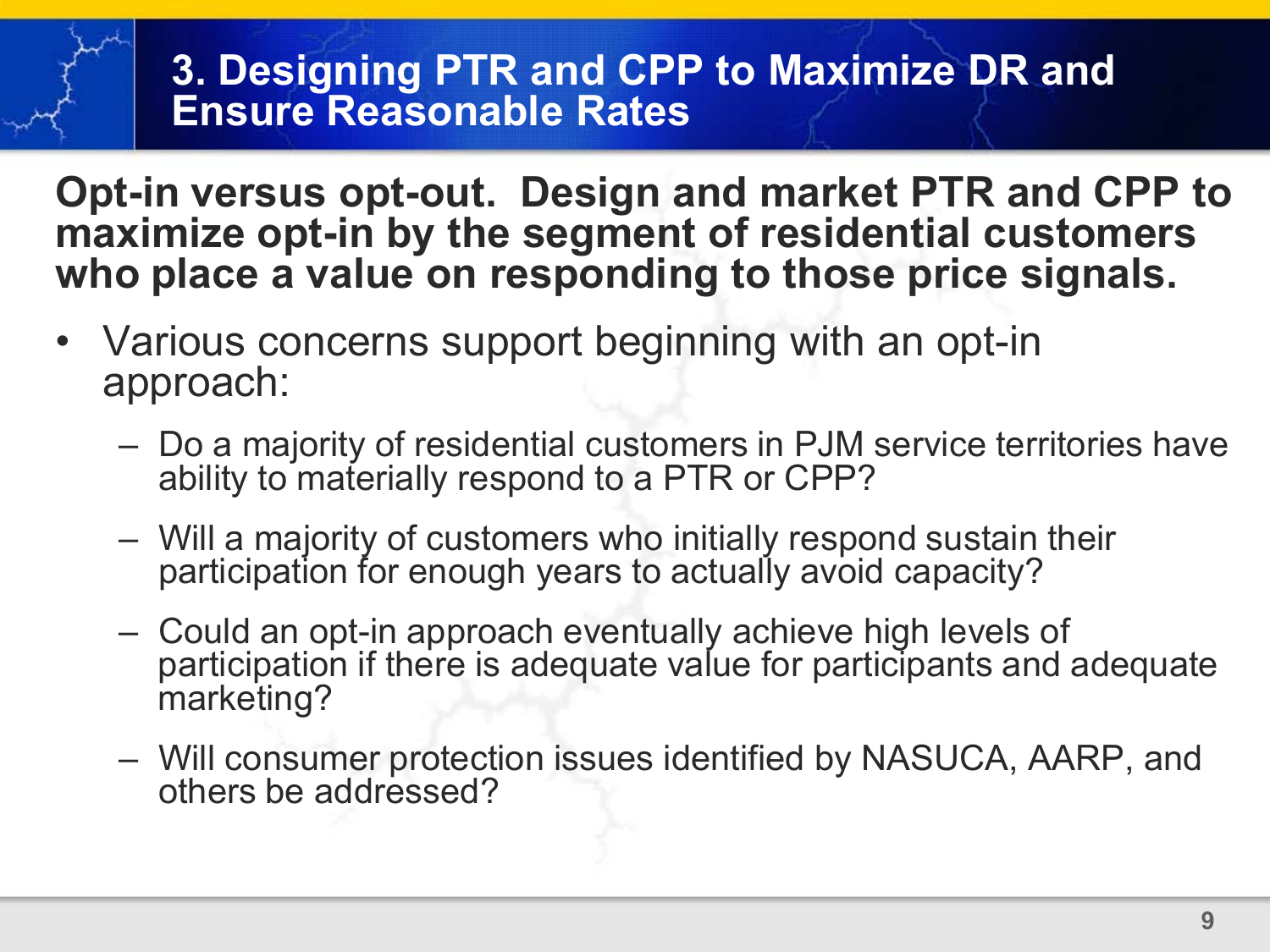#### **Do a majority of residential customers in PJM have ability to materially respond to a PTR or CPP?**

#### **Illustrative distribution of kw/customer in residential rate class (NJ utility)**

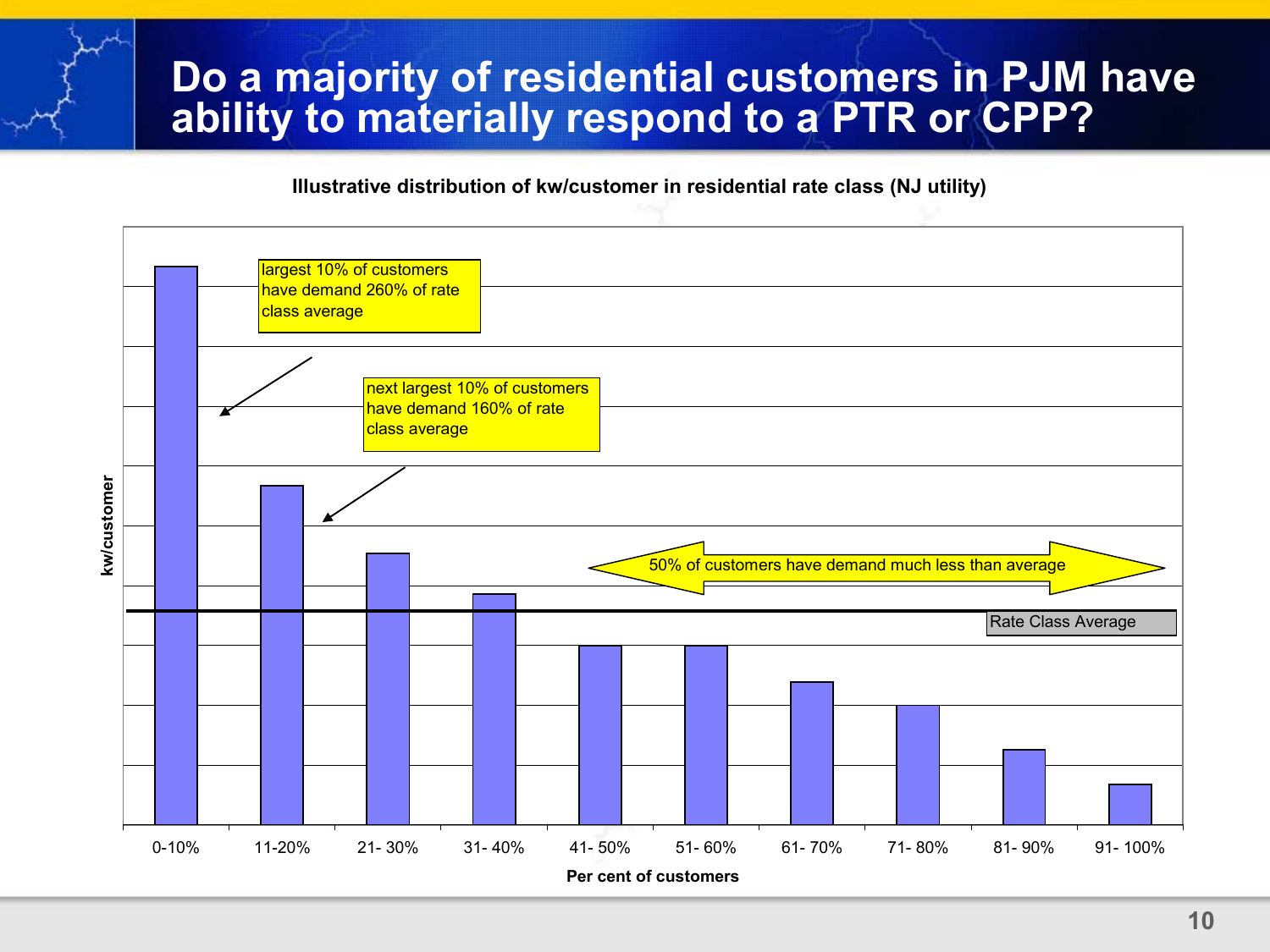#### **Will a majority of customers who initially respond do so for enough years to actually avoid capacity?**

- An average MD residential customer with central air conditioning (CAC) might earn, or save, between \$2 and \$4 in each critical peak period by reducing his or her CAC use during that period (assuming a PTR of \$1.25 /kWh). A residential customer without CAC would have much less ability to reduce demand materially, and thus would earn or save much less per period.
- There is little hard evidence regarding the long-term sustained response to PTR and CPP by participating customers despite over 10 years of studies and installation of 16 million smart meters.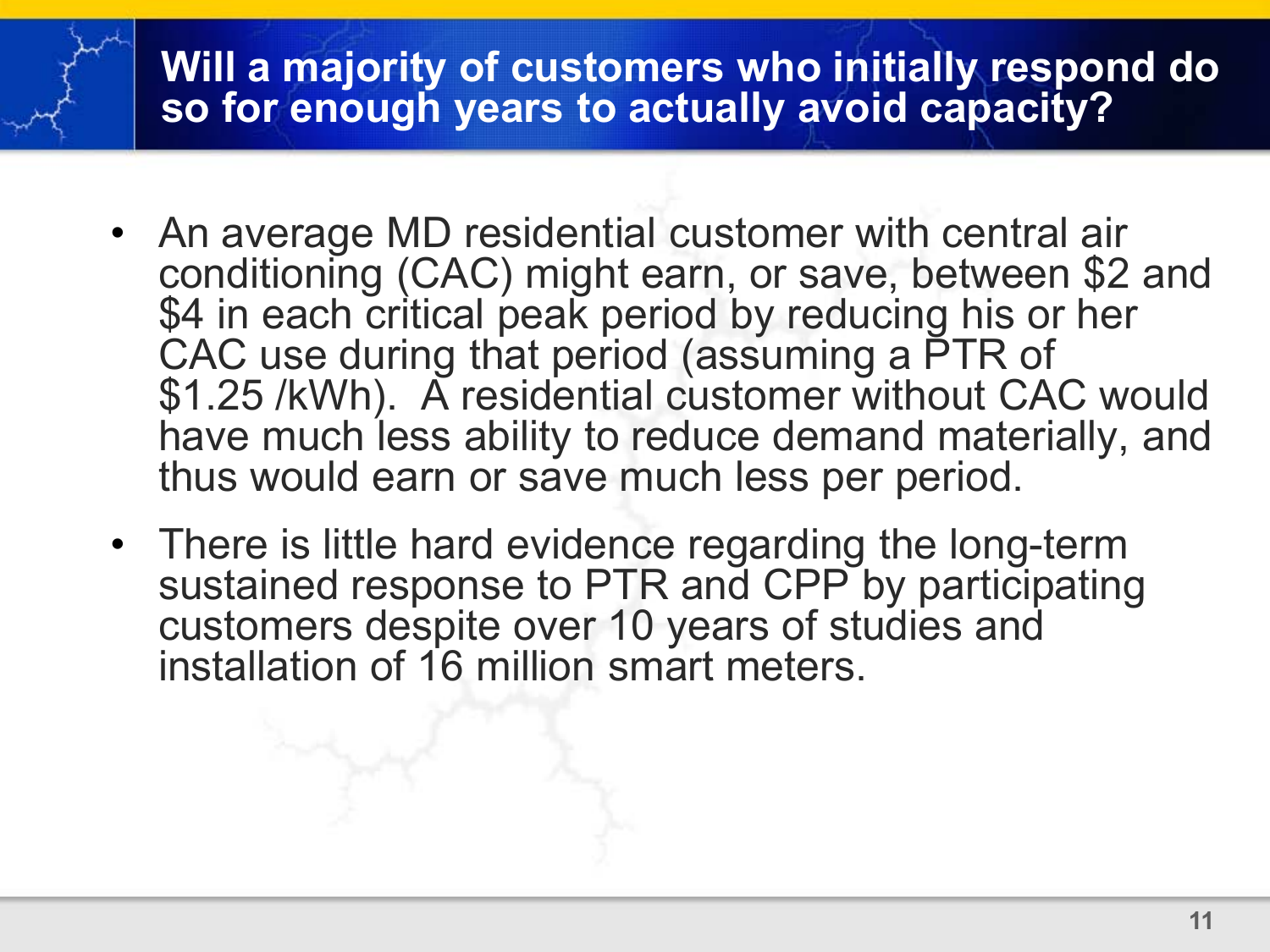#### **Can opt-in lead to high levels of participation over time if there is adequate value for participants?**

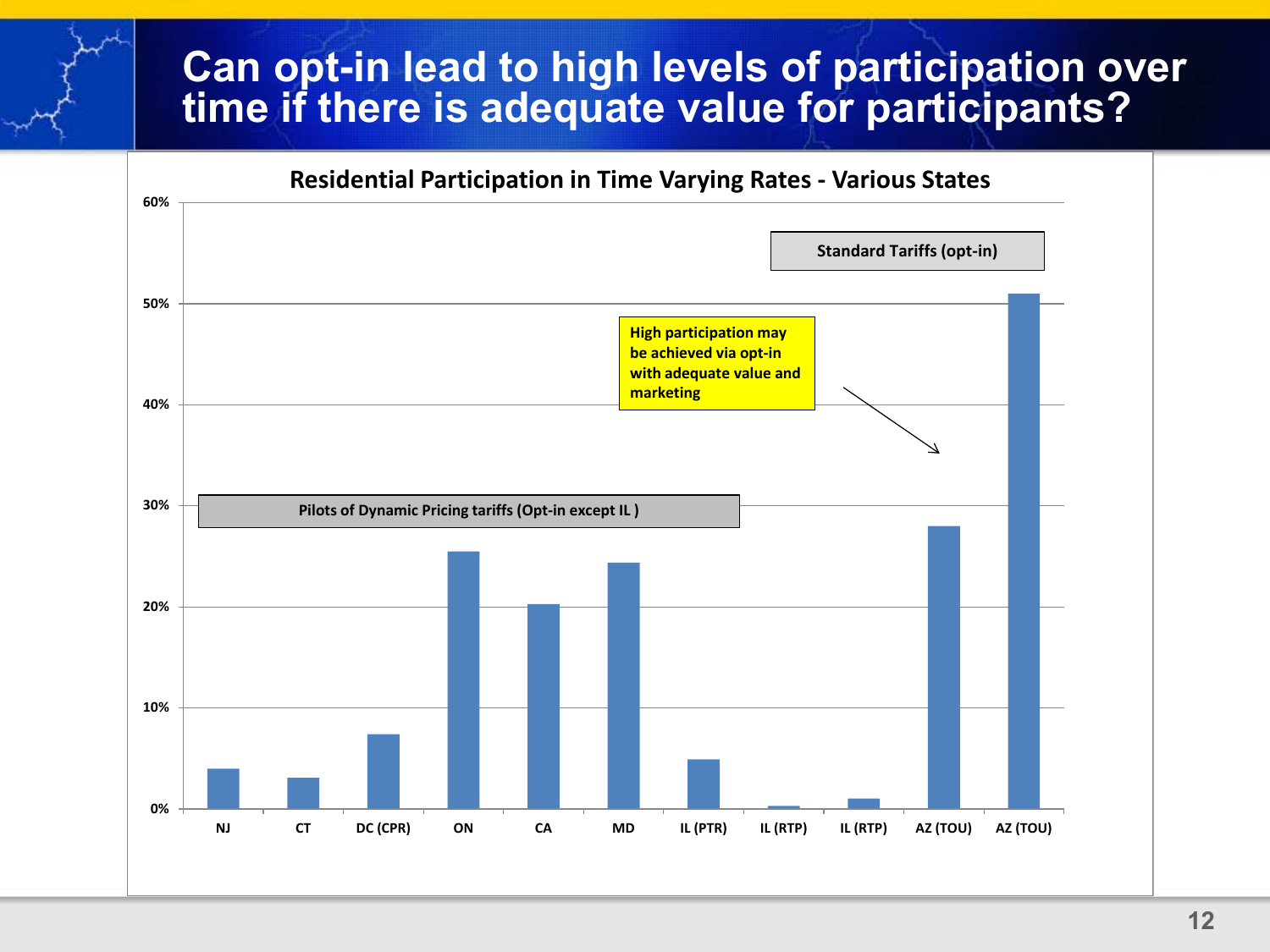# **Further reading**

### **Design and Marketing of PTR**

- Illinois. Commonwealth Edison, Customer Application Program pilot.
- Pennsylvania, PECO Energy Company, Initial dynamic pricing and customer acceptance plan (Docket M-2009- 2123944).

### **Consumer Protection Issues**

- NASUCA resolution 2009-01 re AMI Principles, June 2009.
- *The Need for Essential Consumer Protections*. AARP, NCLC, NASUCA, Consumers Union, Public Citizen. August 2010.
- *The Impact of Dynamic Pricing on Low-Income Customers: An Analysis of the IEE Whitepaper*. Report to MD OPC. November 2010.